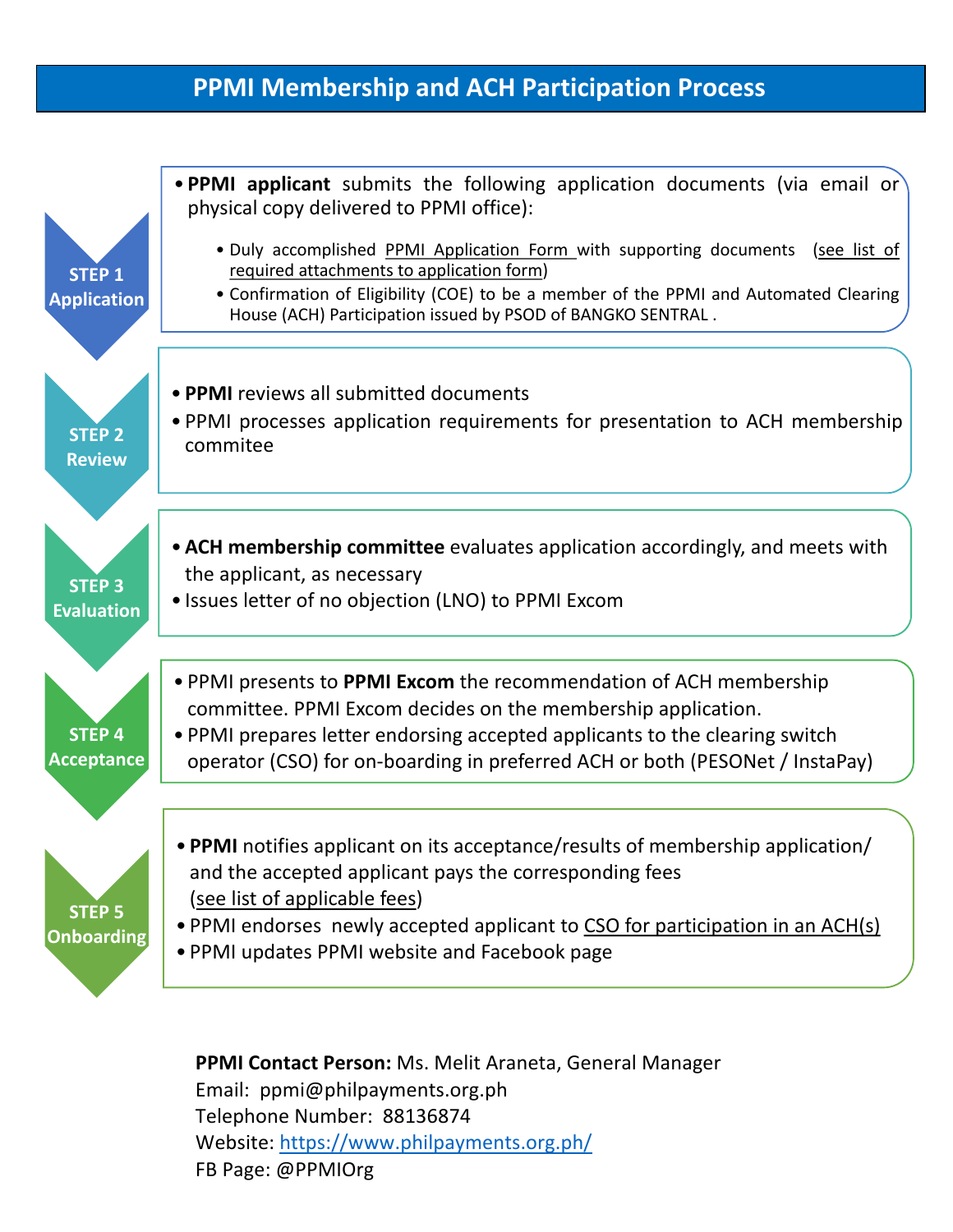## **LIST OF ATTACHMENTS TO THE PPMI APPLICATION FORM**



# **APPLICABLE FEES AS PPMI MEMBER**

**ONE-TIME JOINING FEE**

UBs/KBs/EMIs pay one-time joining fee of Php150,000.00.

Rural/Thrift Banks pay onetime joining fee depending on the institution's asset size:

| <b>Asset Size</b> | <b>Joining Fee</b> |
|-------------------|--------------------|
| $>$ Php1B         | Php150,000         |
| Php500M - 1B      | Php75,000          |
| $<$ Php500M       | Php50,000          |

**ANNUAL ASSESSMENT FEE**

> Minimum annual assessment fee of Php10,000\*

\**Additional fees may apply depending on the value and volume of transactions of the PPMI member*